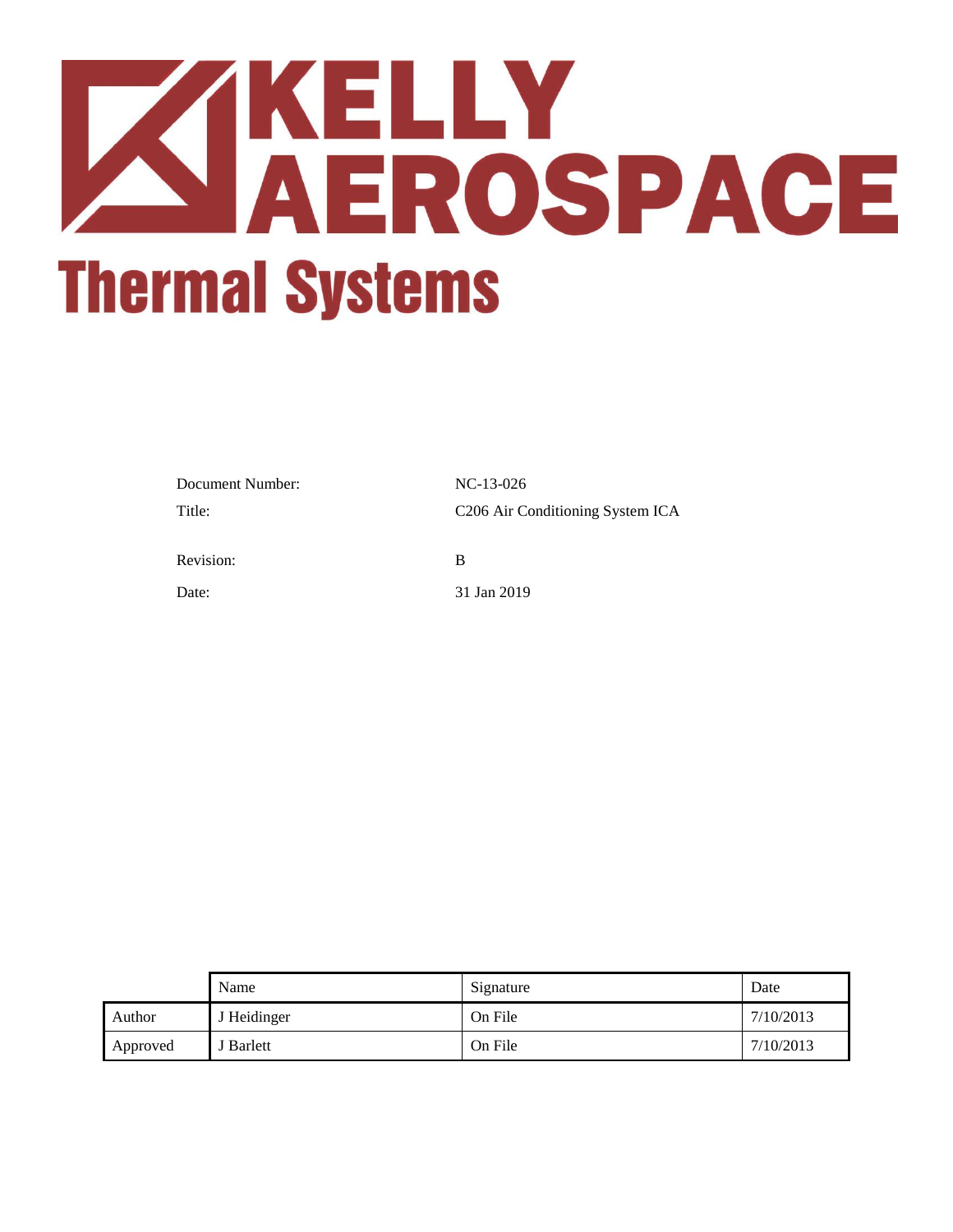# Revisions

| Rev.         | Description            | Author     | Date      | Approved |
|--------------|------------------------|------------|-----------|----------|
| A            | <b>Initial Release</b> | <b>JLH</b> | 7/10/2013 |          |
| $\, {\bf B}$ | See ECN 19-009         | PG         | 1/31/2019 |          |
|              |                        |            |           |          |
|              |                        |            |           |          |
|              |                        |            |           |          |
|              |                        |            |           |          |
|              |                        |            |           |          |
|              |                        |            |           |          |
|              |                        |            |           |          |

The latest revision of the maintenance manual can be obtained from the Kelly Aerospace website at [www.kellyaerospace.com.](http://www.kellyaerospace.com/)

In the event Internet access is not available, please contact the Customer Service Office for inquiry or a copy of the latest revision:

> Kelly Aerospace 1625 Lost Nation Road Lost Nation Airport Willoughby, Ohio 44094 440-951-4744

Kelly Aerospace, Thermal Systems Division 1625 Lost Nation Rd Willoughby, Ohio 44094 PH: 440-951-4744

| Project | Document Title                           | Document No | ReV | Page     |
|---------|------------------------------------------|-------------|-----|----------|
|         | Cessna T206H Air Conditioning System ICA | NC-13-026   |     | $2$ of 6 |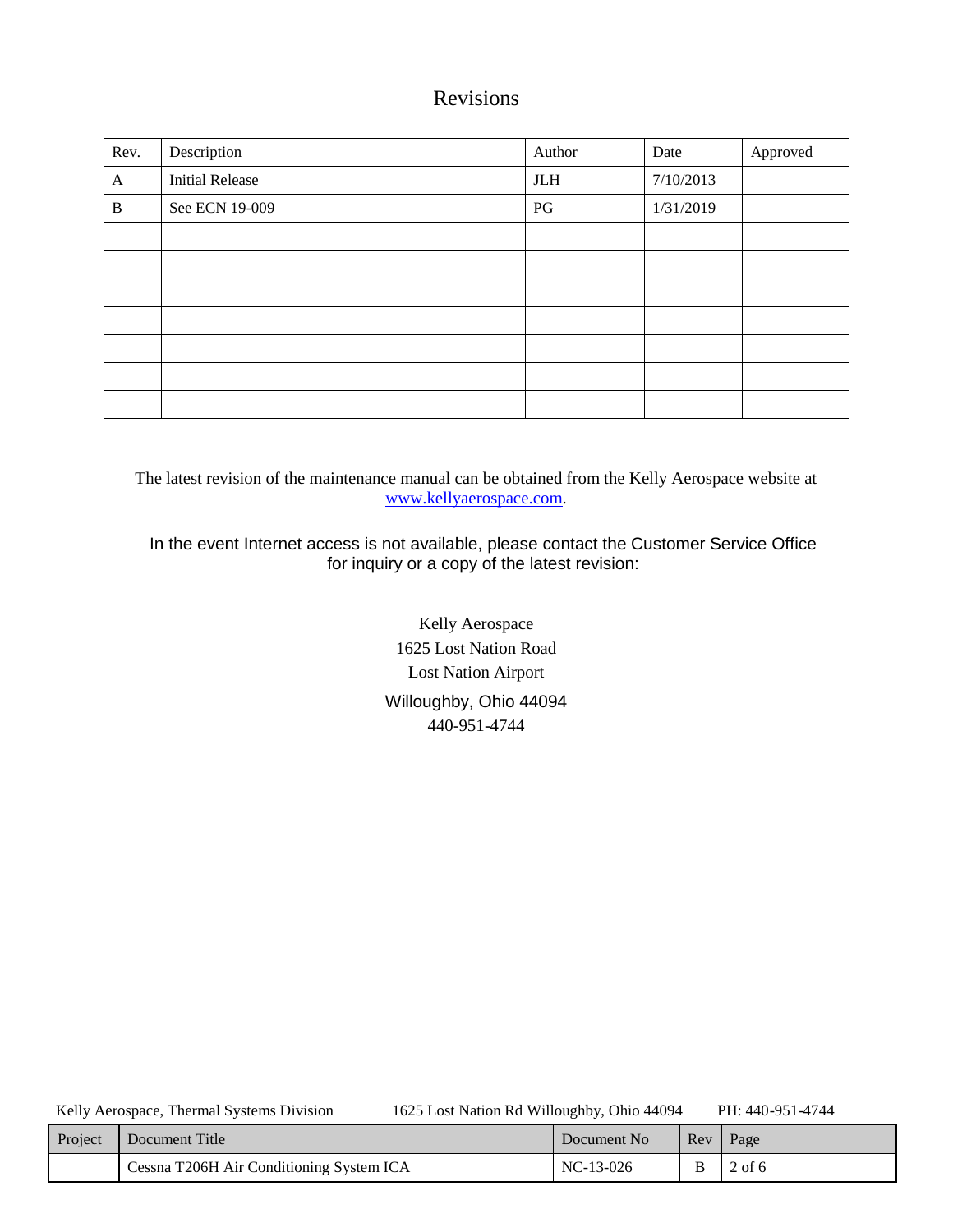### TABLE OF CONTENTS

| 1.0  |  |
|------|--|
| 2.0  |  |
| 3.0  |  |
| 3.1  |  |
| 4.0  |  |
| 5.0  |  |
| 6.0  |  |
| 7.0  |  |
| 8.0  |  |
| 9.0  |  |
| 10.0 |  |
| 11.0 |  |

Kelly Aerospace, Thermal Systems Division

1625 Lost Nation Rd Willoughby, Ohio 44094

PH: 440-951-4744

| Project | Document Title                           | Document No | Rev | Page   |
|---------|------------------------------------------|-------------|-----|--------|
|         | Cessna T206H Air Conditioning System ICA | $NC-13-026$ | B   | 3 of 6 |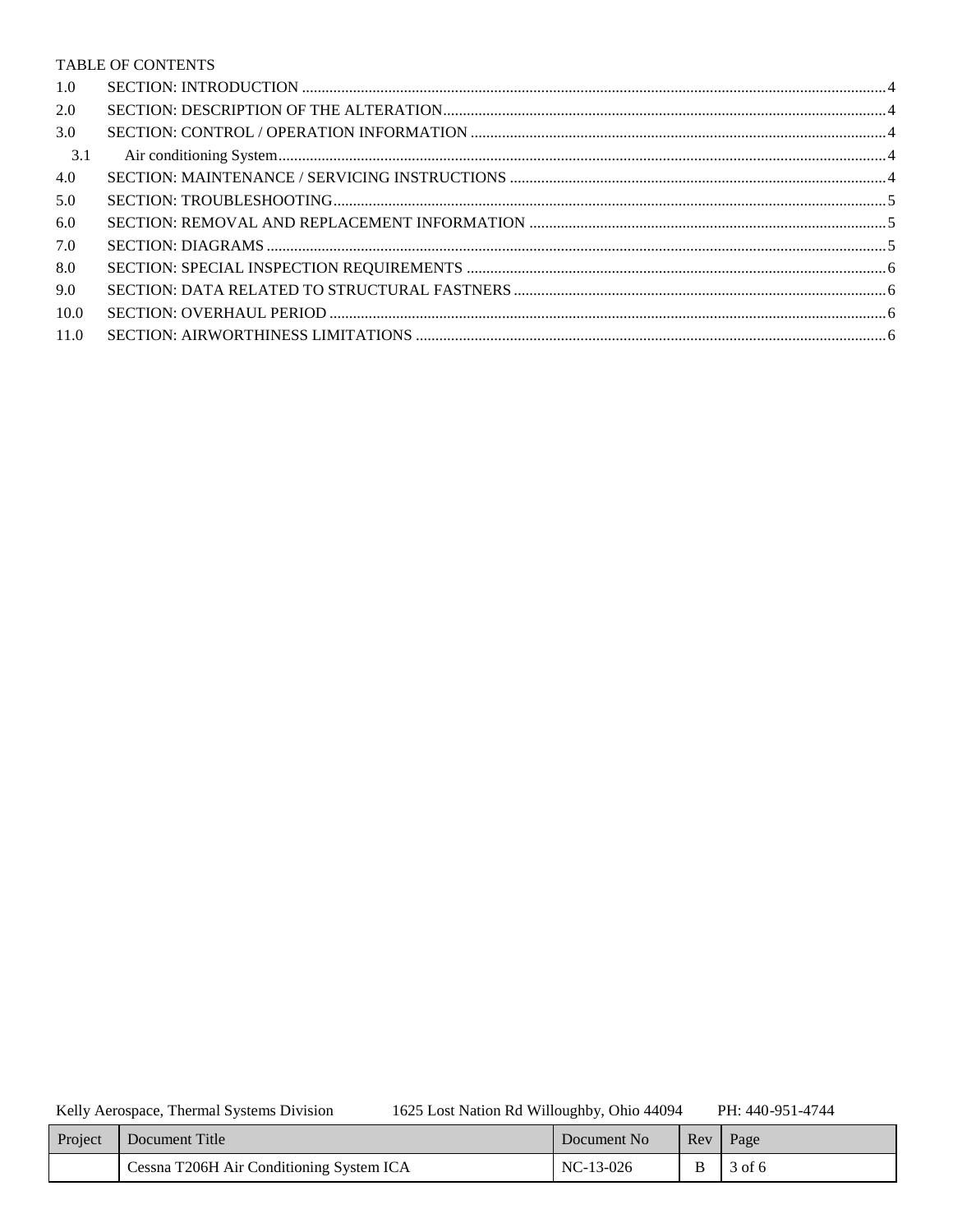## <span id="page-3-0"></span>**1.0 SECTION: INTRODUCTION**

This document identifies the instructions for continued airworthiness for the modification of the above aircraft by installation of the Kelly Aerospace Air Conditioning System.

**Applicability:** Applies to aircraft altered by installation of Kelly Aerospace Air Conditioning System

**Distribution:** This document should be a permanent aircraft record.

# <span id="page-3-1"></span>**2.0 SECTION: DESCRIPTION OF THE ALTERATION**

The Kelly Aerospace Thermacool Air Conditioning System is installed in the aircraft as a remote-mount unit in the tail cone of the aircraft. Conditioned air is ducted out of an evaporator located just aft of the baggage area. Pilot control of the air conditioning is through the climate control unit located in the instrument panel or center pedestal.

# <span id="page-3-2"></span>**3.0 SECTION: CONTROL / OPERATION INFORMATION**

### <span id="page-3-3"></span>**3.1 Air conditioning System**

The system is operated through temperature/fan speed selection on a climate controller located in the instrument panel or center pedestal.

The system may be operated during all phases of operation to include take off and landing.

The air-conditioning system may be operated on the ground and without the engine running by connecting an APU or GPU to the ground power receptacle on the aircraft. The GPU or APU must be of sufficient capacity to run the A/C system with a minimum capacity of 45 amps at 28 volts.

In some aircraft, an optional external switch has been installed to allow operation of the system without the need to unlock the aircraft. The switch for this has been mounted flush to the aircraft skin on the pilot side near the bottom left corner of the front windscreen. It is a piezo-electric switch and only requires a push with a finger to activate. While operating in this condition the air-conditioning system will default to a maximum air-conditioning setting.

The system may be operated during level flight, take off and landing or on the ground during taxi.

### **AIR CONDITIONING SYSTEM NORMAL CHECKLIST**

- **1) Prior to engine startup ensure Air Conditioning is OFF by verifying that there is no temperature displayed.**
- **2) Follow normal procedures for engine start-up**
- **3) Press the upper left button of the climate control panel, the display will first show fan speed, then will show temperature set point.**
- **4) Use the left hand selector arrows to increase or decrease fan speed. Speed Range is 1 to 3.**
- **5) Use the right hand selector arrows to set the desired cabin temperature. Fan speed will still be controlled manually with the left hand selector arrows. The display will default to the temperature set point, to display cabin temperature press and release the upper left button, the cabin temperature will be displayed with a dot in the lower right hand corner indicating that cabin temperature is being displayed. After a few seconds the temperature set point will be displayed again.**

## <span id="page-3-4"></span>**4.0 SECTION: MAINTENANCE / SERVICING INSTRUCTIONS**

There are no maintenance requirements for the Air-conditioning System outside of normal 100hr/Annual inspection intervals or during routine maintenance.

Perform a system functional test after any maintenance is performed on the air-conditioning system.

**Note:** Before inspections or maintenance are performed it is the responsibility of the owner/operator and maintenance agency to ensure that they are in possession of the latest revision of the applicable documentation and drawings.

| Project | Document Title                           | Document No | Rev Page |
|---------|------------------------------------------|-------------|----------|
|         | Cessna T206H Air Conditioning System ICA | $NC-13-026$ | 4 of 6   |

| Kelly Aerospace, Thermal Systems Division | 1625 Lost Nation Rd Willoughby, Ohio 44094 | PH: 440-951-4744 |
|-------------------------------------------|--------------------------------------------|------------------|
|-------------------------------------------|--------------------------------------------|------------------|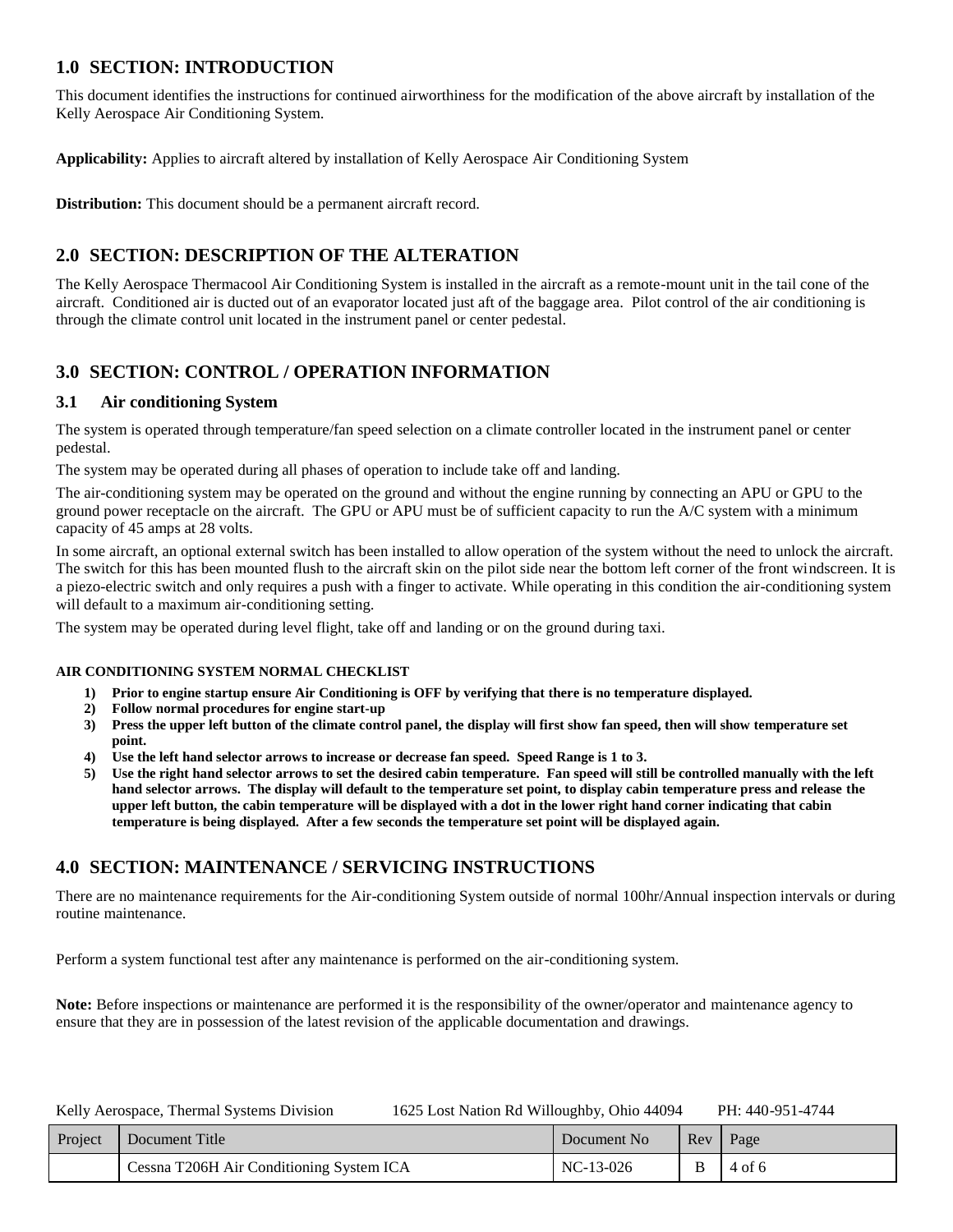### **CHARGING**

#### **Only trained and qualified personnel may service this system.**

The Air Conditioning System should contain 34 oz of R-134A Refrigerant. There are no substitutions permitted. The service ports are located just aft of the main cabin evaporator. The small service port is the high pressure side and the large service port is the low pressure side.

### **Caution: It is vital that the compressor is NOT operated while the system is under vacuum. Doing so will instantly damage the compressor**.

## <span id="page-4-0"></span>**5.0 SECTION: TROUBLESHOOTING**

Failures of the Kelly Aerospace Thermacool Air Conditioning System can include but may not be limited to the following items:

1) Fan motor failure, characterized by no or little airflow. Corrective action: Troubleshoot the fan motor wiring, relay and fan for proper operation, repair or replace as necessary.

2) Compressor failure, characterized by low amp draw, or little cold air output. Corrective action: Troubleshoot compressor and compressor controller and wiring, repair or replace as necessary.

3) Low or no refrigerant, characterized by little or no cold air. Corrective Action: Inspect system for leaks, repair as necessary, and service system appropriately with R-134A refrigerant.

4) Any or all of these probable failures require inspection as necessary, or system must be secured and placarded until repaired.

## <span id="page-4-1"></span>**6.0 SECTION: REMOVAL AND REPLACEMENT INFORMATION**

Refer to the Kelly Aerospace Thermacool Air Conditioning System Installation Manual.

When replacement of any refrigerant containing device is necessary, e.g. compressor or evaporator, it is necessary to evacuate the refrigerant prior to removal. An EPA approved refrigerant evacuation machine is required. Prior to recharging the system with refrigerant, the system must be evacuated. Allow the vacuum source to remain connected for a minimum of one hour to assure there are no leaks and verify system integrity.

## <span id="page-4-2"></span>**7.0 SECTION: DIAGRAMS**

A list of all applicable diagrams can be found in document NC-13-023.

All drawings and diagrams will be provided by Kelly Aerospace Thermal Systems. These may be obtained by contacting Kelly Aerospace by calling 440-951-4744 or fax 440-951-4725

| Project | Document Title                           | Document No | Rev | Page   |
|---------|------------------------------------------|-------------|-----|--------|
|         | Cessna T206H Air Conditioning System ICA | $NC-13-026$ |     | 5 of 6 |

Kelly Aerospace, Thermal Systems Division 1625 Lost Nation Rd Willoughby, Ohio 44094 PH: 440-951-4744